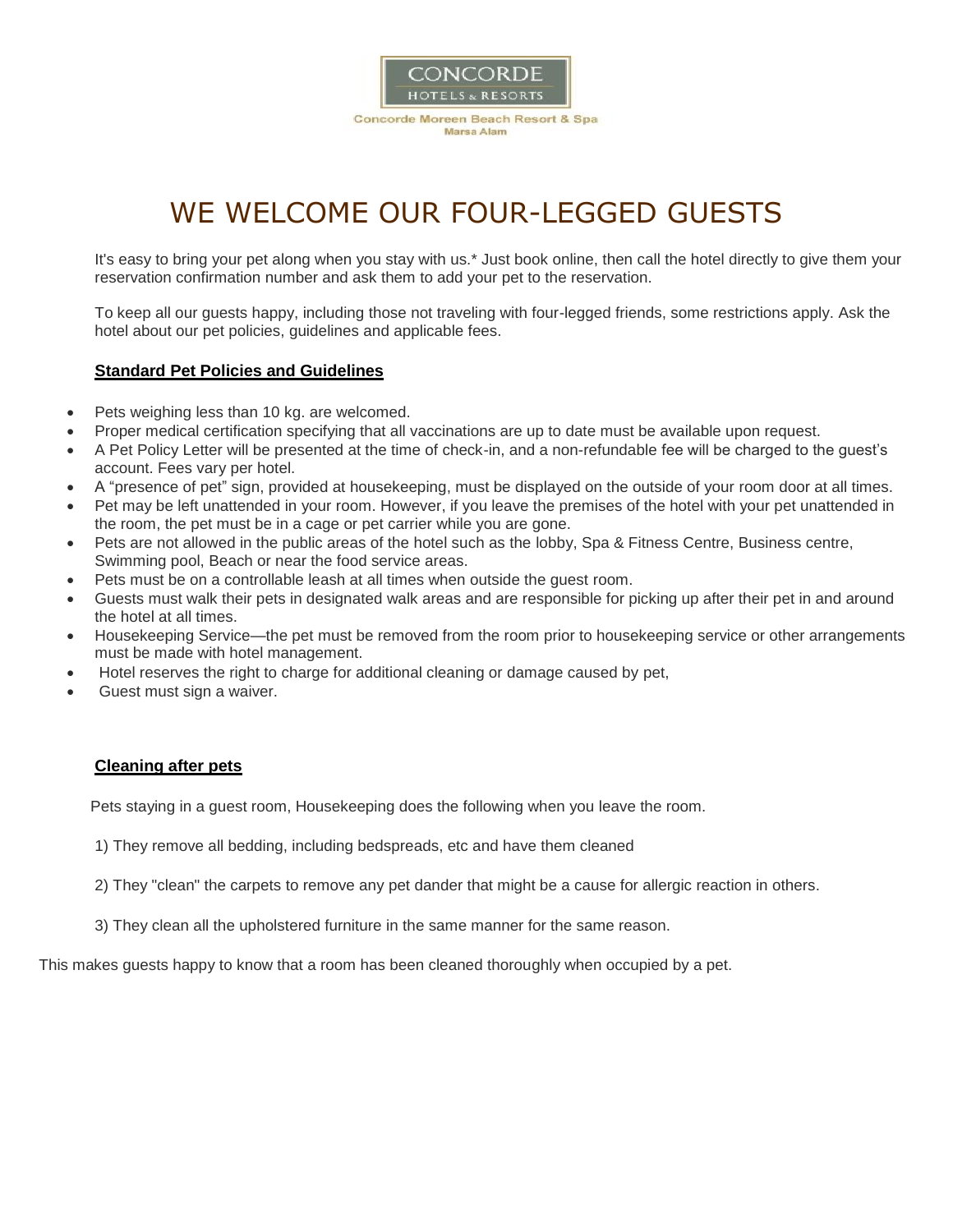

Welcome to the Concorde Moreen Beach Resort & Spa, Marsa Alam! Thank you for allowing us the opportunity to make you and your pet comfortable. We ask you please read and sign our pet policy, which is in place to ensure that you, your pet and all our quests are enjoying their holiday.

The Front Desk will keep the signed agreement and they are happy to answer any questions.

- 1. Front desk obtains a cell phone number to contact guest in case of emergencies.
- 2.  $A \notin 25.00$  will be charged daily including a deep cleaning fee.
- 3. A second pet is permitted in your guest room during each visit at an additional pet cleaning fee of € 25.00.
- 4. All pets must be acknowledged when the reservation is made or at the time of check-in.
- 5. Pets weighing up to 10 kg. can be accommodated.
- 6. All pets must be in a cage or carrying case if left alone in the room for any period of time.
- 7. Schedule a time for the room to be cleaned. The pet must be in a cage or carrier for the room to be cleaned. Cleaning hours are between 9am – 4pm.
- 8. Pets must be kept on a leash at all times in the walk way; they are not permitted in the restaurants or public facilities.
- 9. To respect our other guests on property, pets must be walked at the walk way area on the north side of the property. (See map attached). Please do not walk the pet in the public area of the hotel. All pet droppings must be picked-up and disposed of by their owners.
- 10. Guests travelling with their pets will be responsible for any room or property damage.
- 11. The Concorde Moreen Beach Resort reserves the right to ask that a pet be removed from the property if there is any disturbance to other guests. (Specifically barking)

| Guest's Name (printed):               | Guest's Signature: |                               |  |
|---------------------------------------|--------------------|-------------------------------|--|
| <b>Emergency Contact Phone Number</b> | Room #             | Date:<br><u>and the state</u> |  |
| Witnessed by: Hotel employee's name:  |                    |                               |  |
| <b>Title:</b>                         | Signature:         |                               |  |

#### **THIS AGREEMENT SHOULD BE SIGNED IN DUPLICATE, WITH BOTH THE GUEST AND THE HOTEL HAVING AN ORIGINAL SIGNED COPY**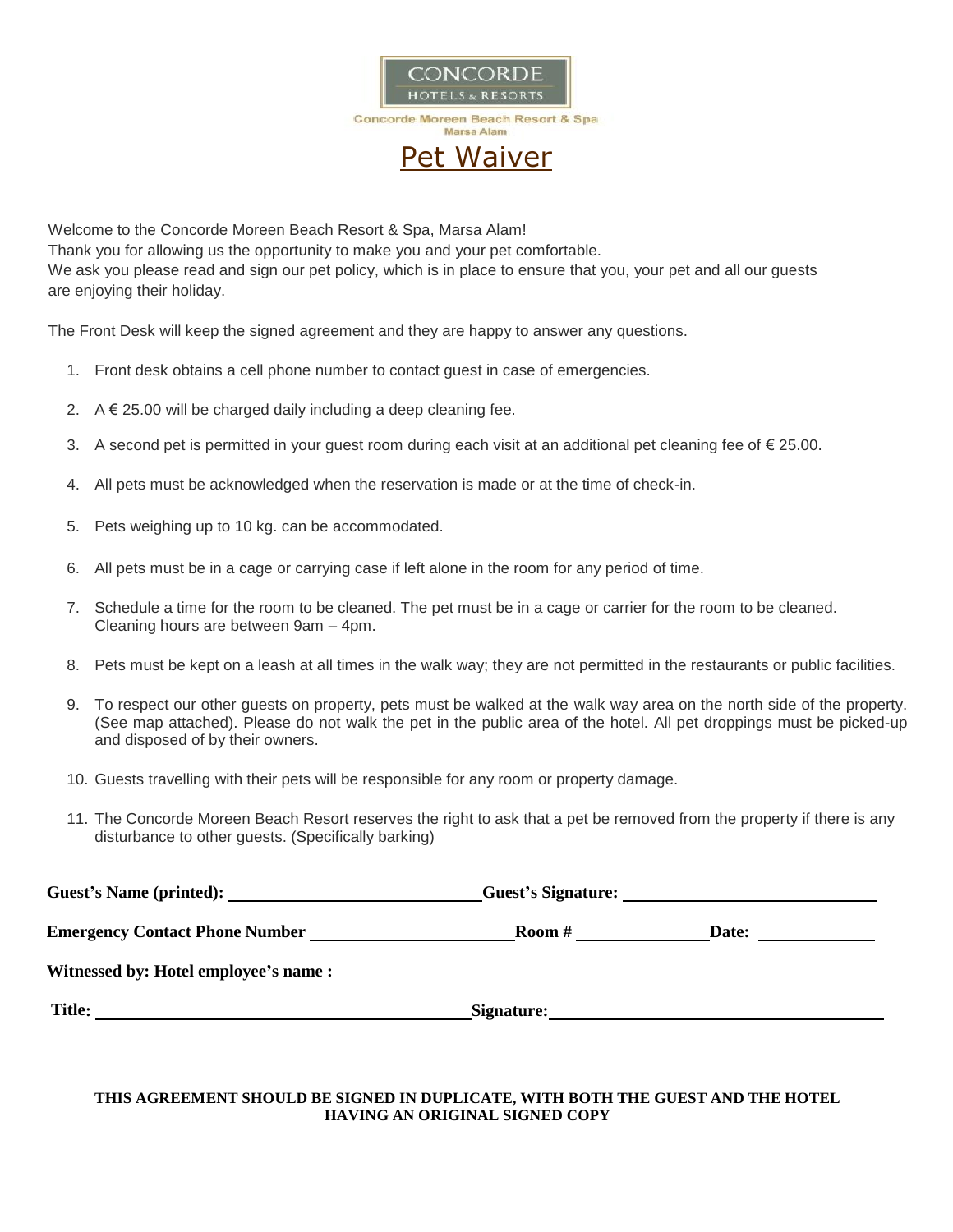

## Pet Waiver (2)

| <b>Guest Name:</b>                                          | Room #:                |  |
|-------------------------------------------------------------|------------------------|--|
| <b>Check-in Date:</b>                                       | <b>Departure Date:</b> |  |
| Pet(s) Description(s):                                      |                        |  |
| <b>Guest Contact Telephone Number When Away From Hotel:</b> |                        |  |

As a responsible pet owner, I agree to accept full responsibility for any and all damages and/or any unusual degree of soiling caused by my pet during my stay on the above dates at Concorde Moreen Beach Resort. I understand that I am financially responsible for all repair costs for any damage or additional cleaning requirements.

I agree to a non-refundable Pet Guest Fee of € 25.00 per day, per pet, monthly rates are available at € 300 per pet.

I agree that the presence of my pet(s) in the room will not inhibit the safe access of hotel's cleaning and maintenance staff to the room. Housekeeping will enter my room each day to clean. If I have a "Do Not Disturb Sign" on my door, Housekeeping Management will call me to arrange a suitable time to enter during regular business hours.

I agree that my pet(s) will not be left unattended in the room for extended periods of time. In the event that my pet is left unattended, I agree to make arrangements to have my pet(s) caged during the servicing of the room. I also agree to leave a contact telephone number with the Front Desk when I am leaving my pet(s) unattended.

I acknowledge that a presence of pet sign will be placed on the electronic lock on the outside of my suite door by Housekeeping Management to denote that there is a pet(s) in the room. I agree to notify the Hotel Operator if for any reason the sticker has been removed. I agree not to place my own signage on the Hotel's doors.

I acknowledge that at any time my pet(s) is in a public area of the Hotel, my pet(s) must be leashed or caged so that it does not cause concern to other guests at Concorde Moreen Beach Resort. Pets are not allowed in the Spa & fitness, Courtyard or in all restaurants. Pets must not soil the lawn in front of the Hotel.

By way of the signature below, I acknowledge that I have read and understood the Pet Policy for Concorde Moreen Beach Resort and accept responsibility for my pet(s) as stated.

Guest Signature Date

Front Desk Agent Signature Date Date

c.c.: Guest

Housekeeping Department Original: Attach to Registration Card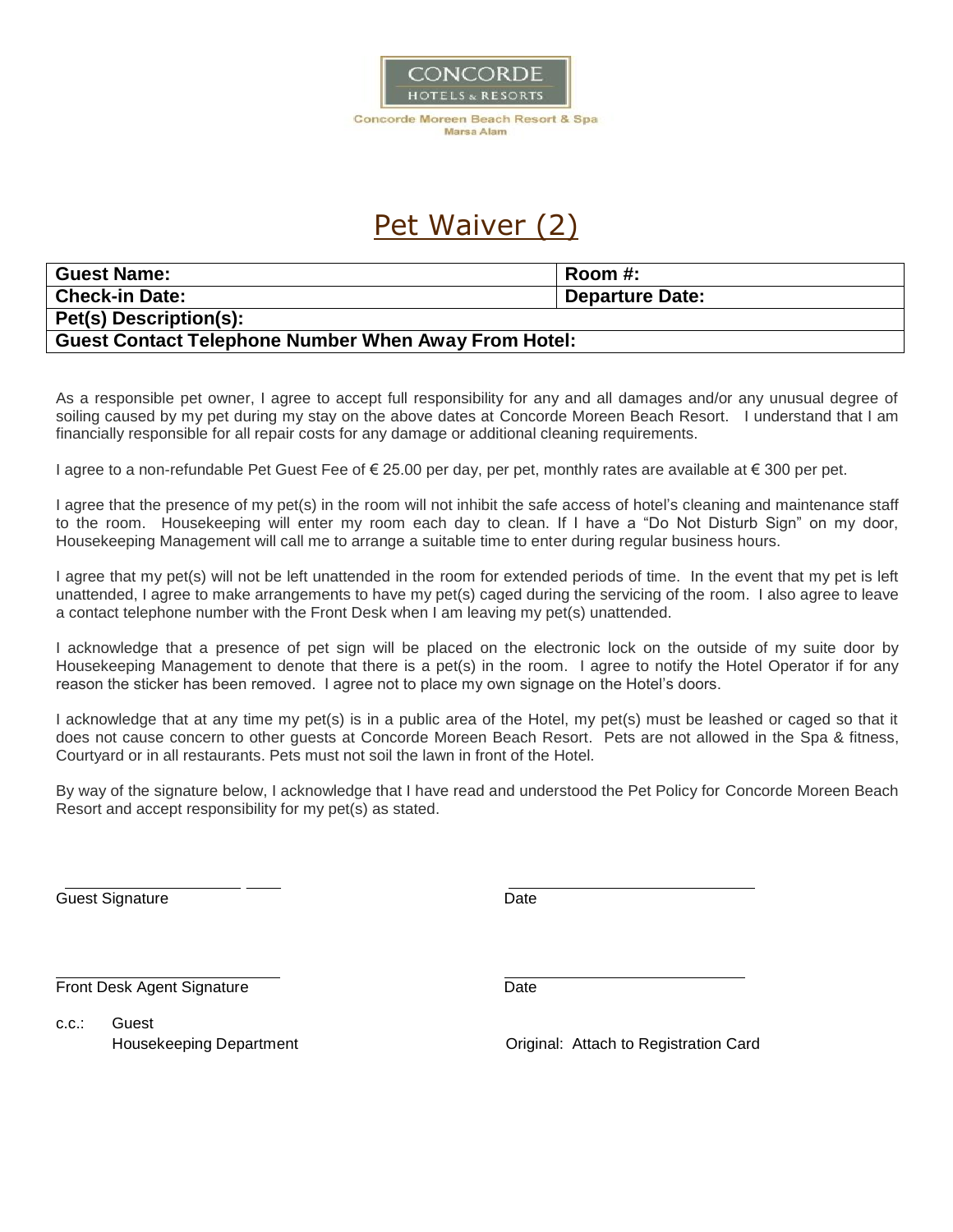



### **(This agreement applies to domesticated pets other than Service Animals)**

In consideration for the Hotel permitting me to keep my pet in the room assigned to me, I hereby agree to the following:

- 1. My pet is a domesticated dog or cat that weighs no more than 05 kg..
- 2. No more than two pets are permitted in my guest room.
- 3. I agree to pay a non-refundable fee for my pet of  $\epsilon$  25 plus tax, per day. I understand that additional fees may apply in the event my pet causes any damage.
- 4. I agree to pay the Hotel any charges for any necessary cleaning or repair due to pet stains and/or damage, as determined. within the sole discretion of the Hotel. I hereby authorize my credit card on record to be charged for the cost of these additional services.
- 5. I must keep my pet restrained on a leash or in a pet carrier when my pet is outside my guest room.
- 6. I must notify the front desk and hang the "Pet Friendly Room" door hanger when I leave my pet unattended in guest room.
- 7. I must properly remove and dispose of any litter or waste associated with my pet on Hotel premises.
- 8. I understand that pets are not permitted in Hotel restaurants or other Hotel public areas.
- 9. I understand that if my pet is in the guest room, my pet must be caged and/or I must be present in my room if and while being serviced by anyone (i.e., housekeeper, engineer, room service, etc.), unless other arrangements have been made in advance with the Front Desk.
- 10. I agree that I am responsible for the noise my pet creates and will ensure that my pet does not disrupt the quiet enjoyment of other hotel guests.
- 11. I agree that should the Hotel determine in its sole discretion that my pet is objectionable to other hotel guests, I must immediately make other arrangements to house the pet outside the Hotel.
- 12. I release the Hotel, subsidiaries and affiliates (the "Hotel Entities") from any and all liability for any injury and/or damage suffered by my pet.
- 13. I agree that I assume full responsibility for any injury or damage caused or alleged to be caused by my pet and incurred or alleged to be incurred by any guest, employee or invitee of the Hotel. I agree to indemnify, defend and hold harmless the Hotel Entities from and against any and all alleged or actual losses, claims, damages, liabilities, costs and expenses (including attorneys' fees and court costs) suffered by the Hotel Entities or asserted by any other hotel guest, invitee employee or person arising out of or in connection with my pet's stay at the Hotel.
- 14. I understand and agree that the Hotel retains the right to exclude my pet if, in the Hotel's sole discretion, my pet is considered dangerous by reason of size, disposition or is likely to frighten or harm other guests of the Hotel.
- 15. I confirm that my pet has all required and up to date vaccinations and inoculations and does not have any communicable illnesses or diseases.
- 16. I agree that at all times while on Hotel property I will ensure my pet complies with all relevant laws and regulations of Concorde Moreen Beach Resort including any laws or regulations relating to the muzzling of my pet.
	- \*\*If the hotel determines any failures to comply with any part of the above agreement, you may be asked to leave the hotel immediately and without reimbursement. \*\*